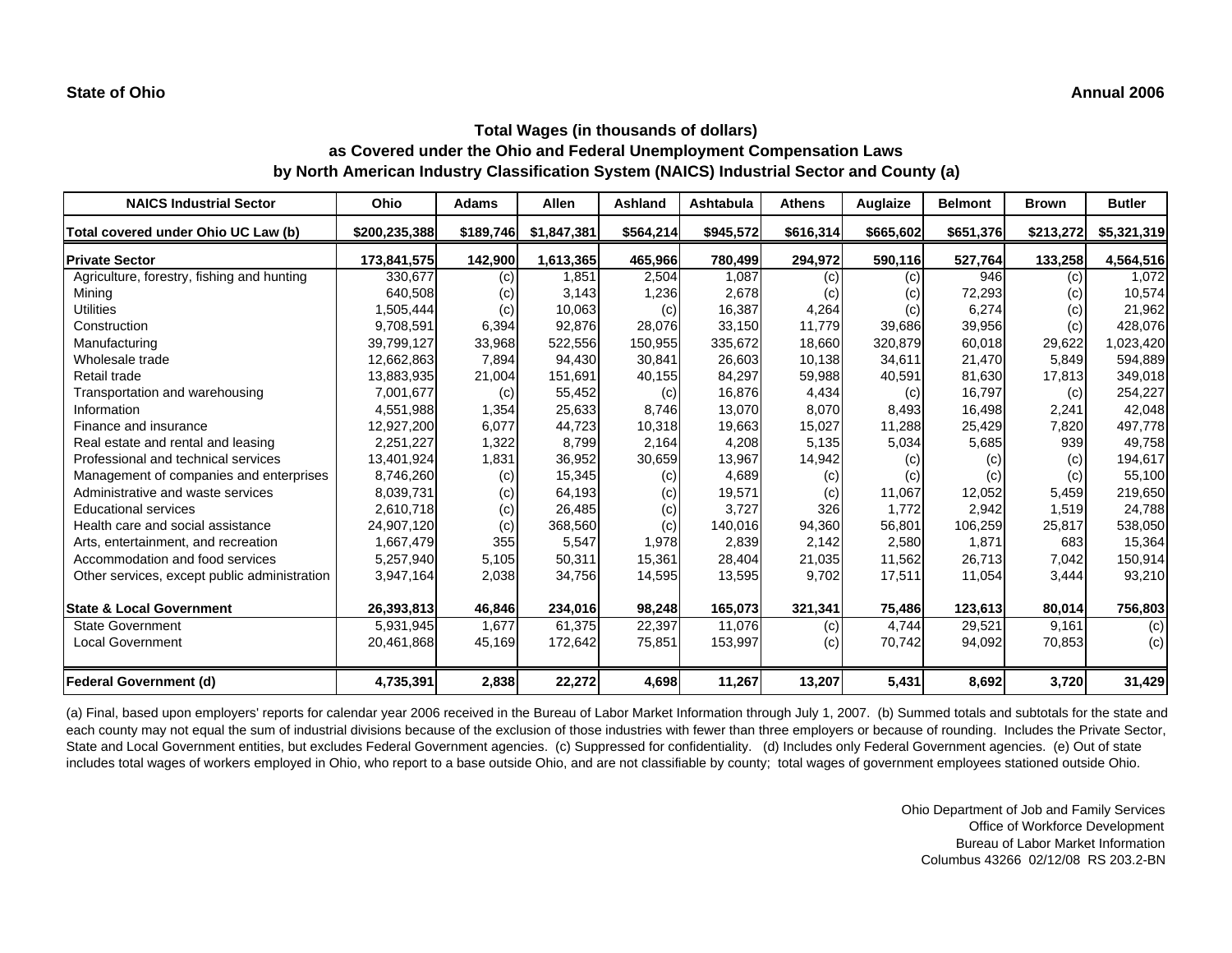| <b>NAICS Industrial Sector</b>               | Carroll   | Champaign | Clark       | <b>Clermont</b> | <b>Clinton</b> | <b>Columbianal</b> | Coshocton | Crawford | Cuyahoga               | <b>Darke</b> |
|----------------------------------------------|-----------|-----------|-------------|-----------------|----------------|--------------------|-----------|----------|------------------------|--------------|
| Total covered under Ohio UC Law (b)          | \$163,237 | \$352,902 | \$1,598,767 | \$2,085,450     | \$1,044,886    | \$876,728          | \$391,372 |          | \$440,888 \$31,825,033 | \$538,364    |
| <b>Private Sector</b>                        | 132,873   | 286,831   | 1,366,168   | 1,806,680       | 931,348        | 735,000            | 344,122   | 378,026  | 28,199,309             | 467,298      |
| Agriculture, forestry, fishing and hunting   | 327       | (c)       | 14,015      | (c)             | (c)            | 2,131              | 1,822     | (c)      | 6,846                  | (c)          |
| Mining                                       | 3,987     | (c)       | 1,907       | (c)             | (c)            | 10,253             | 7,118     | (c)      | 15,703                 | (c)          |
| <b>Utilities</b>                             | (c)       | (c)       | 7,732       | 44,569          | (c)            | 6,972              | 31,866    | (c)      | 107,576                | (c)          |
| Construction                                 | 6,437     | 8,494     | 54,833      | 141,385         | 10,328         | 38,492             | 9,226     | 13,496   | 1,182,539              | 33,764       |
| Manufacturing                                | 52,594    | 161,311   | 364,091     | 394,181         | 193,986        | 218,152            | 154,323   | 176,760  | 4,504,054              | 170,204      |
| Wholesale trade                              | (c)       | 9,727     | 72,333      | 147,520         | (c)            | 40,074             | 5,730     | 20,124   | 2,450,162              | (c)          |
| Retail trade                                 | 17,634    | 22,915    | 133,620     | 229,364         | 35,902         | 82,607             | 22,874    | 26,675   | 1,688,358              | 40,622       |
| Transportation and warehousing               | 10,031    | (c)       | 84,652      | 49,012          | 517,815        | 37,781             | 10,707    | (c)      | 912,162                | 36,269       |
| Information                                  | 1,565     | 3,415     | 13,481      | 85,486          | 8,513          | 5,538              | 3,098     | 2,818    | 892,223                | 4,077        |
| Finance and insurance                        | 2,041     | 8,489     | 77,717      | 205,930         | 24,374         | 29,798             | 7,945     | 23,637   | 3,471,053              | 23,645       |
| Real estate and rental and leasing           | 759       | 2,060     | 12,708      | 28,351          | 3,569          | 5,076              | 1,325     | 1,990    | 506,570                | 2,781        |
| Professional and technical services          | (c)       | (c)       | 28,057      | 108,841         | 7,517          | 23,633             | 4,592     | 15,123   | 2,809,562              | (c)          |
| Management of companies and enterprises      | (c)       | (c)       | 46,629      | 16,561          | 10,950         | 8,038              | 1,312     | (c)      | 1,290,433              | (c)          |
| Administrative and waste services            | 1,591     | 4,797     | 26,563      | 57,532          | 12,334         | 33,998             | 15,881    | (c)      | 1,336,976              | 13,803       |
| <b>Educational services</b>                  | 103       | (c)       | 29,039      | 8,691           | (c)            | 3,525              | 462       | (c)      | 674,154                | 831          |
| Health care and social assistance            | 15,978    | (c)       | 284,487     | 162,945         | (c)            | 138,112            | 52,032    | (c)      | 4,489,803              | 53,733       |
| Arts, entertainment, and recreation          | 856       | 1,172     | 7,102       | 12,405          | 1,304          | 2,866              | 1,747     | 915      | 487,482                | 2,176        |
| Accommodation and food services              | 4,623     | 11,106    | 52,184      | 68,927          | 12,615         | 25,376             | 6,366     | 10,052   | 750,873                | 9,589        |
| Other services, except public administration | 3,343     | 3,976     | 55,018      | 44,032          | 8,969          | 22,576             | 5,695     | 6,293    | 622,778                | 10,307       |
| <b>State &amp; Local Government</b>          | 30,365    | 66,071    | 232,599     | 278,770         | 113,538        | 141,729            | 47,250    | 62,863   | 3,625,724              | 71,067       |
| <b>State Government</b>                      | 1,333     | 2,384     | 10,662      | 20,769          | 5,595          | 12,736             | 1,868     | 4,738    | 257,793                | 1,687        |
| <b>Local Government</b>                      | 29,031    | 63,686    | 221,936     | 258,001         | 107,942        | 128,993            | 45,381    | 58,125   | 3,367,931              | 69,379       |
| <b>Federal Government (d)</b>                | 1,899     | 3,215     | 32,527      | 15,567          | 10,317         | 30,455             | 4,616     | 3,768    | 1,070,290              | 4,928        |

(a) Final, based upon employers' reports for calendar year 2006 received in the Bureau of Labor Market Information through July 1, 2007. (b) Summed totals and subtotals for the state and each county may not equal the sum of industrial divisions because of the exclusion of those industries with fewer than three employers or because of rounding. Includes the Private Sector, State and Local Government entities, but excludes Federal Government agencies. (c) Suppressed for confidentiality. (d) Includes only Federal Government agencies. (e) Out of state includes total wages of workers employed in Ohio, who report to a base outside Ohio, and are not classifiable by county; total wages of government employees stationed outside Ohio.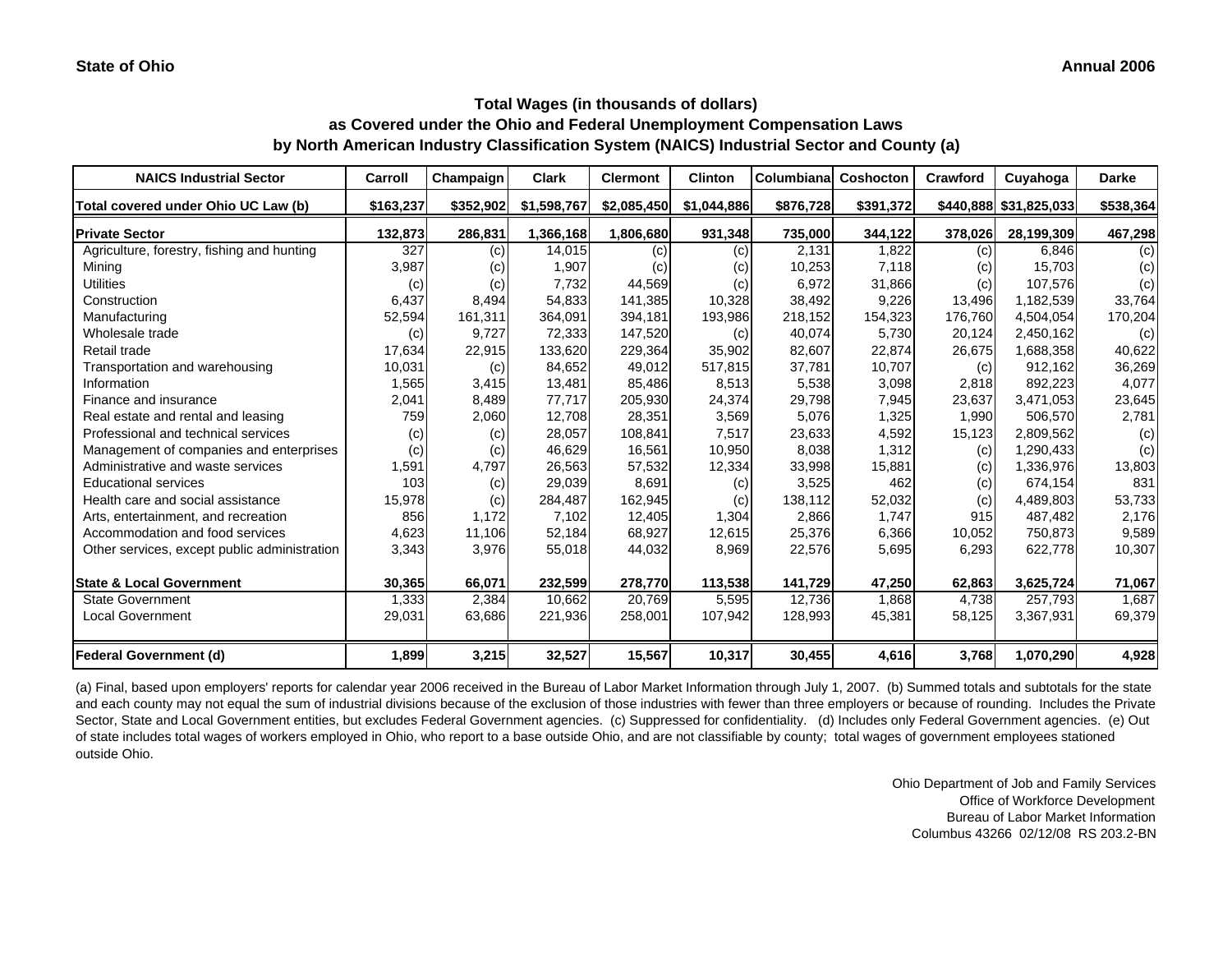| <b>NAICS Industrial Sector</b>               | <b>Defiance</b> | <b>Delaware</b> | Erie        | <b>Fairfield</b> | <b>Favette</b> | <b>Franklin</b>        | <b>Fulton</b> | Gallia    | Geauga      | Greene      |
|----------------------------------------------|-----------------|-----------------|-------------|------------------|----------------|------------------------|---------------|-----------|-------------|-------------|
| Total covered under Ohio UC Law (b)          | \$633.950       | \$2,826,468     | \$1,273,045 | \$1,153,436      |                | \$318,801 \$28,101,876 | \$679,667     | \$430,423 | \$1,217,826 | \$1,934,104 |
| <b>Private Sector</b>                        | 567,776         | 2,527,522       | 1,076,869   | 861,935          | 265,609        | 23,797,904             | 596,843       | 364,609   | 1,077,274   | 1,559,548   |
| Agriculture, forestry, fishing and hunting   | 938             | 6,459           | (c)         | 1,197            | (c)            | 10,125                 | 6,135         | 1,331     | 6,892       | (c)         |
| Mining                                       | (c)             | 5,020           | (c)         | 249              | (c)            | 10,096                 | (c)           | 2,939     | 3,991       | (c)         |
| <b>Utilities</b>                             | 1,534           | 7,219           | (c)         | 9,914            | (c)            | 219,318                | (c)           | 56,730    | (c)         | (c)         |
| Construction                                 | 17,468          | 134,615         | 43,367      | 79,906           | 11,852         | 1,275,020              | 38,925        | 52,910    | 95,601      | 72,835      |
| Manufacturing                                | 314,763         | 292,799         | 406,777     | 221,571          | 97,504         | 2,162,726              | 357,232       | 26,062    | 407,542     | 176,853     |
| Wholesale trade                              | 20,633          | 123,855         | 67,925      | 34,503           | (c)            | 1,573,861              | 28,701        | 6,065     | 96,814      | 71,109      |
| Retail trade                                 | 49,456          | 230,998         | 103,305     | 121,124          | 44,077         | 2,131,227              | 34,459        | 29,646    | 95,214      | 192,967     |
| Transportation and warehousing               | 12,440          | 79,495          | (c)         | 15,770           | 26,919         | 1,564,120              | (c)           | 10,482    | 20,278      | (c)         |
| Information                                  | 9,549           | 65,575          | 11,173      | 9,253            | 1,994          | 939,634                | 4,526         | 2,996     | 5,492       | 60,278      |
| Finance and insurance                        | 26,782          | 334,539         | 26,012      | 30,200           | 13,443         | 2,904,119              | 16,038        | 13,883    | 32,476      | 84,411      |
| Real estate and rental and leasing           | 1,786           | 33,275          | 6,146       | 11,365           | 2,118          | 459,313                | 2,926         | 1,679     | 5,848       | 12,980      |
| Professional and technical services          | 8,771           | 708,979         | 28,216      | 40,651           | 3,216          | 2,511,285              | 6,654         | 3,092     | 47.940      | 443,781     |
| Management of companies and enterprises      | 5,316           | 67,545          | 2,584       | 5,040            | (c)            | 1,598,324              | 4,021         | (c)       | 18,560      | 12,045      |
| Administrative and waste services            | 7,668           | 60,848          | 23,002      | 68,349           | 3,559          | 1,446,919              | 11,784        | 5,189     | 50,068      | 69,334      |
| <b>Educational services</b>                  | 6,631           | 42,099          | 4,110       | 6,033            | (c)            | 333,817                | (c)           | (c)       | 15,150      | 56,675      |
| Health care and social assistance            | 60,084          | 150,315         | 161,301     | 119,075          | 21,735         | 2,960,694              | (c)           | (c)       | 111,017     | 168,771     |
| Arts, entertainment, and recreation          | 1,492           | 39,846          | 63,660      | 5,740            | 585            | 187,311                | 4,124         | 425       | 9,332       | 9,932       |
| Accommodation and food services              | 12,342          | 100,594         | 66,402      | 49,384           | 10,575         | 857,779                | 8,850         | 9,306     | 27,451      | 73,356      |
| Other services, except public administration | 10,123          | 43,448          | 15,616      | 32,610           | 4,285          | 652,217                | 7,614         | 8,948     | 27,610      | 23,921      |
| <b>State &amp; Local Government</b>          | 66,174          | 298,947         | 196,176     | 291,501          | 53,192         | 4,303,972              | 82,824        | 65,814    | 140,552     | 374,556     |
| <b>State Government</b>                      | 4.476           | 55.972          | 40.809      | 29,805           | 2,091          | 2,121,741              | 6,888         | (c)       | 7,899       | (c)         |
| <b>Local Government</b>                      | 61,698          | 242,975         | 155,367     | 261,696          | 51,101         | 2,182,231              | 75,937        | (c)       | 132,653     | (c)         |
| <b>Federal Government (d)</b>                | 4,961           | 12,139          | 10,623      | 12,345           | 2,572          | 703,288                | 3,977         | 3,699     | 5,763       | 861,877     |

(a) Final, based upon employers' reports for calendar year 2006 received in the Bureau of Labor Market Information through July 1, 2007. (b) Summed totals and subtotals for the state and each county may not equal the sum of industrial divisions because of the exclusion of those industries with fewer than three employers or because of rounding. Includes the Private Sector, State and Local Government entities, but excludes Federal Government agencies. (c) Suppressed for confidentiality. (d) Includes only Federal Government agencies. (e) Out of state includes total wages of workers employed in Ohio, who report to a base outside Ohio, and are not classifiable by county; total wages of government employees stationed outside Ohio.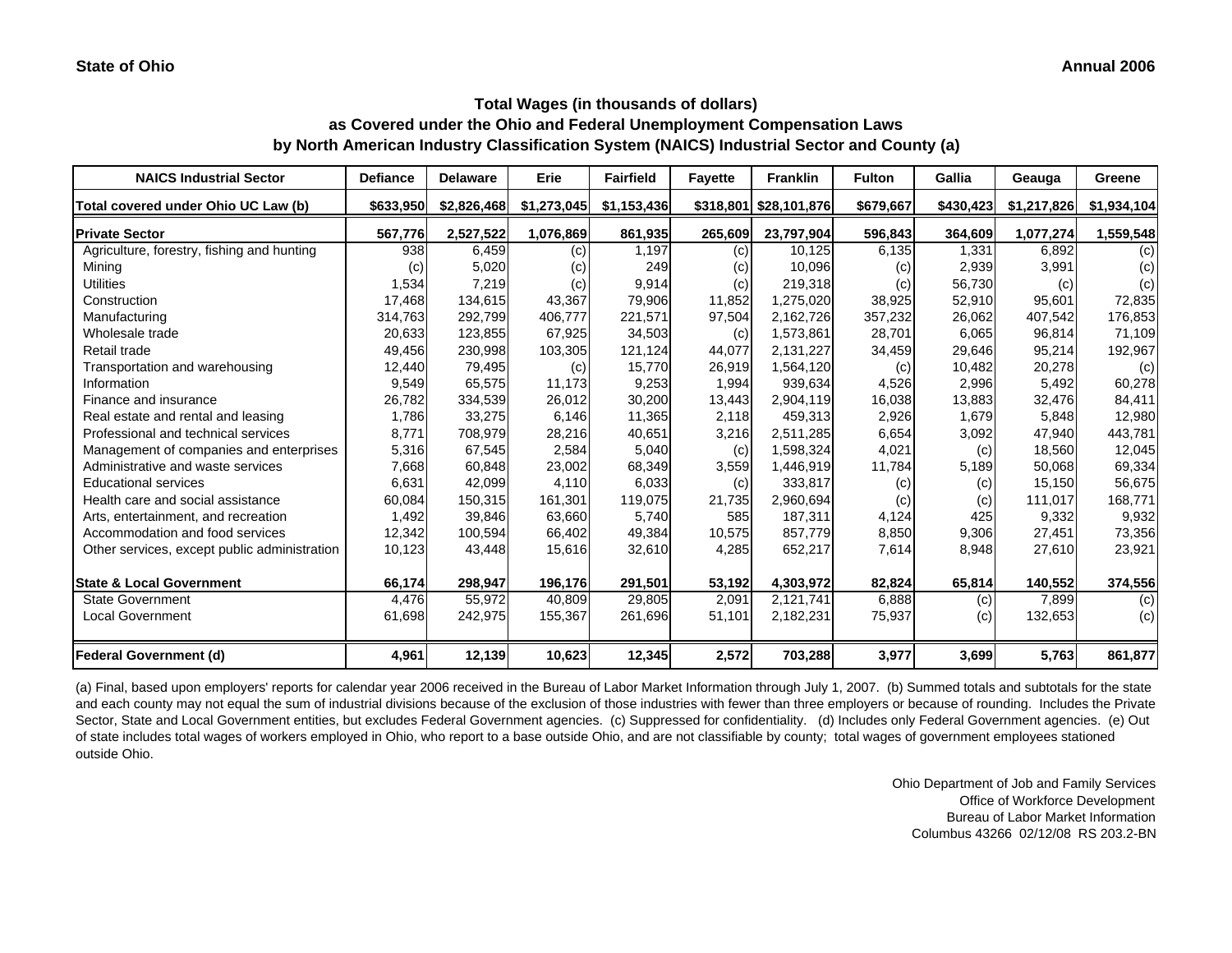#### **Annual 2006**

#### **Total Wages (in thousands of dollars) as Covered under the Ohio and Federal Unemployment Compensation Laws by North American Industry Classification System (NAICS) Industrial Sector and County (a)**

| <b>NAICS Industrial Sector</b>               | <b>Guernsey</b> | <b>Hamilton</b>        | <b>Hancock</b> | <b>Hardin</b> | <b>Harrison</b> | Henry     | Highland  | Hocking   | <b>Holmes</b> | <b>Huron</b> |
|----------------------------------------------|-----------------|------------------------|----------------|---------------|-----------------|-----------|-----------|-----------|---------------|--------------|
| Total covered under Ohio UC Law (b)          |                 | \$422,917 \$23,508,751 | \$1,561,286    | \$248,343     | \$103,437       | \$388,621 | \$337,936 | \$187,008 | \$477,283     | \$766,196    |
| <b>Private Sector</b>                        | 334,567         | 21,497,680             | 1,442,006      | 205,049       | 83,126          | 324,959   | 253,179   | 124,694   | 425,845       | 680,820      |
| Agriculture, forestry, fishing and hunting   | 567             | 3,536                  | (c)            | 2,335         | 787             | 2,002     | 517       | 630       | 4,723         | (c)          |
| Mining                                       | 4,656           | 9,385                  | (c)            | (c)           | 19,885          | (c)       | 3,028     | 5,820     | 5,465         | (c)          |
| <b>Utilities</b>                             | 2,699           | 102,226                | 6,716          | 3,086         | (c)             | (c)       | 3,421     | (c)       | (c)           | (c)          |
| Construction                                 | 16,390          | 1,118,597              | 37.757         | 3,804         | 2,915           | 24,607    | 10,574    | 9,073     | 53,621        | 78,462       |
| Manufacturing                                | 113,919         | 3,384,387              | 516,103        | 87,744        | 23,332          | 172,152   | 91,334    | 41,693    | 196,588       | 308,006      |
| Wholesale trade                              | 12,379          | 1,743,696              | 47,145         | 11,484        | 5,390           | (c)       | 6,267     | (c)       | 15,030        | (c)          |
| Retail trade                                 | 36,854          | 1,174,650              | 133,671        | 18,692        | 5,153           | 22,728    | 32,003    | 18,768    | 39,774        | 44,269       |
| Transportation and warehousing               | 13,928          | 453,545                | 72,698         | 3,340         | (c)             | 25,525    | 8,092     | 2,939     | (c)           | 34,222       |
| Information                                  | 3,371           | 588.694                | 14.781         | 2,189         | 704             | 4,449     | 12,951    | 1,218     | 2.403         | 9,685        |
| Finance and insurance                        | 10,009          | 1,529,413              | 33,387         | 6,483         | (c)             | 9,960     | 22,852    | 5,908     | 12,245        | 15,844       |
| Real estate and rental and leasing           | 2,521           | 317,374                | 14,062         | 1,234         | (c)             | 1,674     | 1,625     | 1,690     | 757           | 3,139        |
| Professional and technical services          | (c)             | 2,221,853              | 43,474         | 2,568         | 1,268           | (c)       | (c)       | 2,200     | 10,051        | 17,088       |
| Management of companies and enterprises      | (c)             | 2,779,767              | 28,900         | (c)           | (c)             | (c)       | (c)       | (c)       | 1,869         | 3,691        |
| Administrative and waste services            | 8,019           | 1,142,195              | 66,505         | 1,254         | (c)             | 3,793     | 3,270     | 2,932     | 20,553        | 11,332       |
| <b>Educational services</b>                  | 714             | 300.484                | 30,449         | (c)           | (c)             | 647       | (c)       | 929       | (c)           | (c)          |
| Health care and social assistance            | 68,594          | 3,244,858              | 147,318        | (c)           | (c)             | 30,759    | 35,028    | 13,821    | 24,261        | (c)          |
| Arts, entertainment, and recreation          | 858             | 356,471                | 3,425          | 804           | 699             | 382       | 994       | 579       | 946           | 1,804        |
| Accommodation and food services              | 17,139          | 531,165                | 38,434         | 7,894         | 1,320           | 5,076     | 9,434     | 9,197     | 11,644        | 18,085       |
| Other services, except public administration | 6,967           | 495,384                | 23,996         | 3,812         | 1,158           | 6,250     | 4,183     | 3,462     | 4,762         | 12,403       |
| <b>State &amp; Local Government</b>          | 88,351          | 2,011,071              | 119,280        | 43,293        | 20,312          | 63,662    | 84,757    | 62,314    | 51,438        | 85,377       |
| <b>State Government</b>                      | 30,899          | (c)                    | 9.360          | 1,331         | 1.124           | 931       | 3,999     | 17,130    | 1,259         | 3,691        |
| <b>Local Government</b>                      | 57,452          | (c)                    | 109,920        | 41,962        | 19,188          | 62,730    | 80,758    | 45,183    | 50,180        | 81,686       |
| <b>Federal Government (d)</b>                | 4,910           | 611,718                | 8,743          | 3,397         | 2,509           | 5,529     | 5,095     | 2,001     | 2,763         | 5,762        |

(a) Final, based upon employers' reports for calendar year 2006 received in the Bureau of Labor Market Information through July 1, 2007. (b) Summed totals and subtotals for the state and each county may not equal the sum of industrial divisions because of the exclusion of those industries with fewer than three employers or because of rounding. Includes the Private Sector, State and Local Government entities, but excludes Federal Government agencies. (c) Suppressed for confidentiality. (d) Includes only Federal Government agencies. (e) Out of state includes total wages of workers employed in Ohio, who report to a base outside Ohio, and are not classifiable by county; total wages of government employees stationed outside Ohio.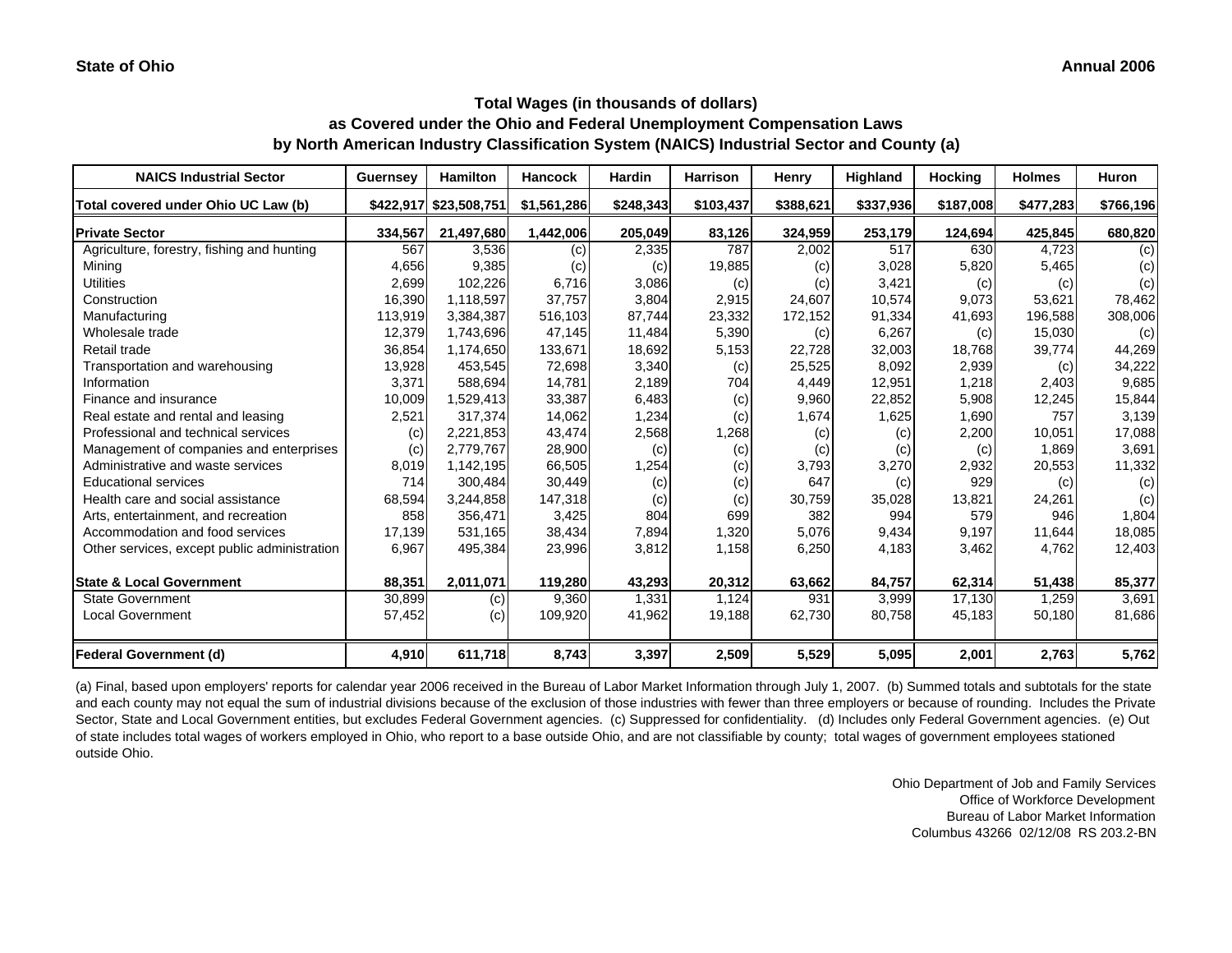| <b>NAICS Industrial Sector</b>               | Jackson   | <b>Jefferson</b> | Knox      | Lake        | Lawrence  | Licking     | Logan     | Lorain      | Lucas       | <b>Madison</b> |
|----------------------------------------------|-----------|------------------|-----------|-------------|-----------|-------------|-----------|-------------|-------------|----------------|
| Total covered under Ohio UC Law (b)          | \$314,422 | \$788,408        | \$645,196 | \$3,525,055 | \$318,459 | \$1,779,783 | \$740,905 | \$3,503,398 | \$8,388,658 | \$462,854      |
| <b>Private Sector</b>                        | 263,976   | 683,578          | 549,857   | 3,080,382   | 229,546   | 1,494,962   | 665,414   | 2,949,565   | 7,241,230   | 342,447        |
| Agriculture, forestry, fishing and hunting   | 1,933     | (c)              | 1,487     | 23,407      | (c)       | 8,391       | 1,649     | (c)         | (c)         | (c)            |
| Mining                                       | 7,826     | (c)              | 4,380     | 10,262      | (c)       | 3,916       | 1,766     | (c)         | (c)         | (c)            |
| <b>Utilities</b>                             | (c)       | 68,486           | 2,301     | 129,639     | 4,822     | 11,672      | 1,659     | 24,129      | 47,041      | (c)            |
| Construction                                 | 13,416    | 44,916           | 33,053    | 172,071     | (c)       | 124,393     | 24,779    | 202,567     | 502.605     | 17,321         |
| Manufacturing                                | 124,790   | 172,802          | 246,971   | 1,076,637   | 23,673    | 365,103     | 361,525   | 1,141,850   | 1,551,503   | 136,971        |
| Wholesale trade                              | 6,662     | 22,648           | 13,824    | 219,556     | 6,129     | 50,559      | 14,544    | 129,530     | 417,471     | 17,542         |
| Retail trade                                 | 29,134    | 64,003           | 44,002    | 335,743     | 43,265    | 169,755     | 38,538    | 288,434     | 574,779     | 43,549         |
| Transportation and warehousing               | (c)       | 12,907           | 4,485     | 32,939      | 27,895    | 76,149      | 51,261    | 66,813      | 304,484     | 33,480         |
| Information                                  | 2,744     | 19,960           | 12,662    | 30,499      | 4,223     | 19,516      | 3,366     | 47,734      | 147,017     | 1,720          |
| Finance and insurance                        | 12,717    | 13,020           | 12,791    | 92,149      | 9,978     | 99,858      | 11,165    | 79,438      | 358,803     | 5,027          |
| Real estate and rental and leasing           | 1,350     | 7,481            | 3,387     | 30,302      | 1,065     | 24,384      | 4,924     | 23,032      | 80,855      | 1,764          |
| Professional and technical services          | (c)       | 16,160           | 9,657     | 163,438     | 7,637     | 92,868      | (c)       | 101,166     | 453,693     | 22,886         |
| Management of companies and enterprises      | (c)       | 2,789            | 2,919     | 70,341      | 4,062     | 63,171      | (c)       | 32,012      | 359,453     | 885            |
| Administrative and waste services            | 8,683     | 47,320           | 9,914     | 118,188     | 10,073    | 56,349      | 38,443    | 112,308     | 357,678     | 12,170         |
| <b>Educational services</b>                  | 413       | (c)              | 47,940    | 33,738      | 618       | 42,808      | 556       | 76,594      | 102,523     | 1,027          |
| Health care and social assistance            | 30,598    | (c)              | 72,583    | 339,208     | 45,085    | 187,359     | 59,679    | 432.480     | 1,508,405   | 30,836         |
| Arts, entertainment, and recreation          | 528       | 4,123            | 1,804     | 19,437      | 453       | 10,339      | 2,101     | 17,350      | 54,691      | 530            |
| Accommodation and food services              | 9,251     | 18,010           | 15,589    | 103,637     | 11,024    | 56,540      | 12,752    | 87,999      | 222,766     | 11,104         |
| Other services, except public administration | 3,835     | 11,724           | 10,110    | 79,193      | 6,872     | 31,832      | 11,718    | 64,366      | 185,110     | 3,282          |
| <b>State &amp; Local Government</b>          | 50,446    | 104,830          | 95,339    | 444,673     | 88,914    | 284,821     | 75,490    | 553,833     | 1,147,428   | 120,407        |
| <b>State Government</b>                      | 7,892     | 4,257            | (c)       | 6,117       | 9,362     | 44,234      | 2,629     | 54,408      | 355,451     | 60,529         |
| <b>Local Government</b>                      | 42,554    | 100,573          | (c)       | 438,556     | 79,551    | 240,587     | 72,862    | 499,425     | 791,977     | 59,878         |
| <b>Federal Government (d)</b>                | 3,253     | 11,228           | 4,956     | 25,959      | 6,199     | 27,847      | 7,087     | 112,794     | 112,431     | 3,918          |

(a) Final, based upon employers' reports for calendar year 2006 received in the Bureau of Labor Market Information through July 1, 2007. (b) Summed totals and subtotals for the state and each county may not equal the sum of industrial divisions because of the exclusion of those industries with fewer than three employers or because of rounding. Includes the Private Sector, State and Local Government entities, but excludes Federal Government agencies. (c) Suppressed for confidentiality. (d) Includes only Federal Government agencies. (e) Out of state includes total wages of workers employed in Ohio, who report to a base outside Ohio, and are not classifiable by county; total wages of government employees stationed outside Ohio.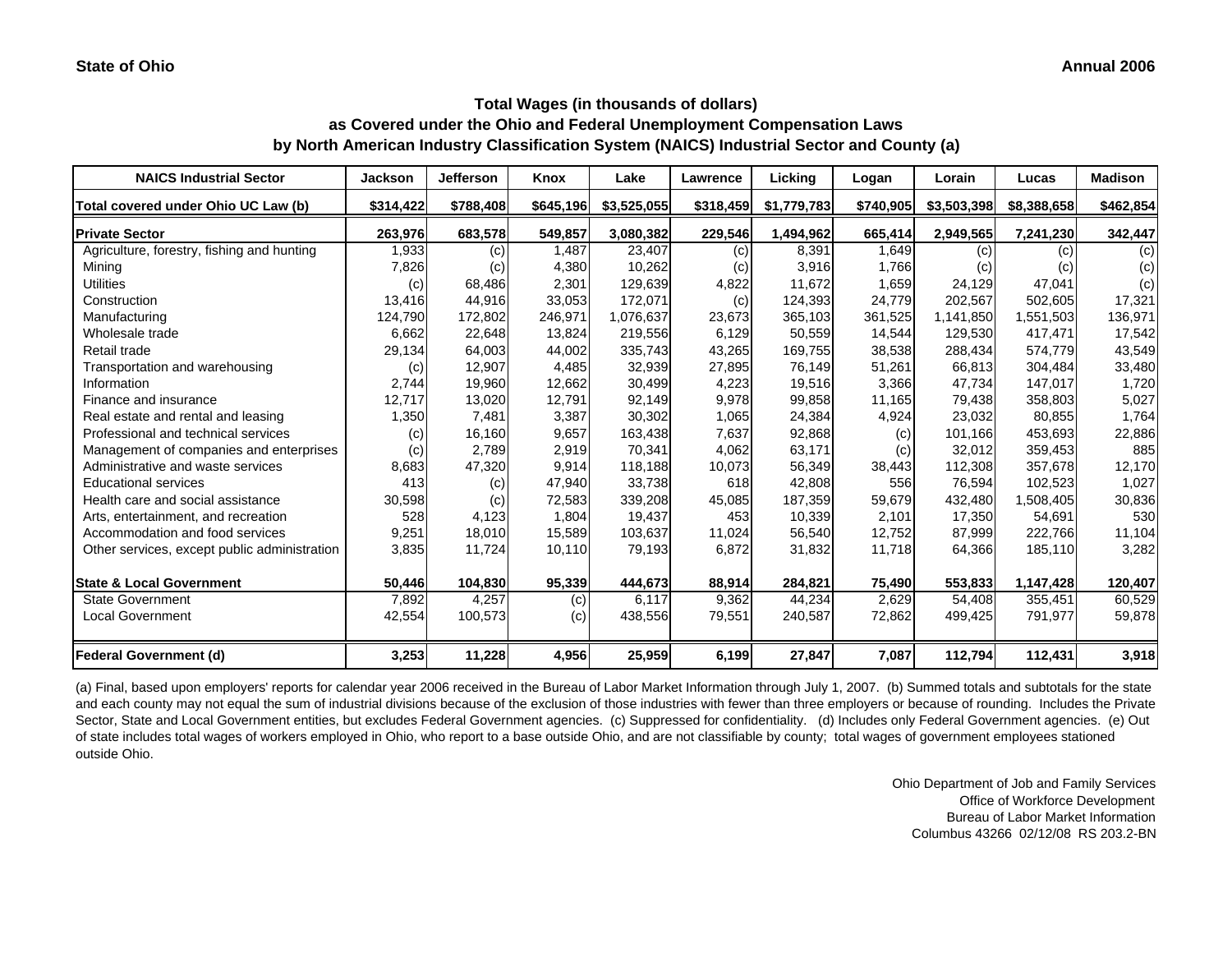# **Total Wages (in thousands of dollars)**

**as Covered under the Ohio and Federal Unemployment Compensation Laws by North American Industry Classification System (NAICS) Industrial Sector and County (a)**

| <b>NAICS Industrial Sector</b>               | <b>Mahoning</b> | Marion    | Medina      | Meigs    | <b>Mercer</b> | Miami       | <b>Monroe</b> | Montgomery            | Morgan   | <b>Morrow</b> |
|----------------------------------------------|-----------------|-----------|-------------|----------|---------------|-------------|---------------|-----------------------|----------|---------------|
| Total covered under Ohio UC Law (b)          | \$3,143,860     | \$888,624 | \$2,032,025 | \$82,156 | \$507,456     | \$1,355,871 |               | \$88,775 \$10,744,491 | \$61,980 | \$160,480     |
| <b>Private Sector</b>                        | 2,644,926       | 683,002   | 1,777,992   | 54,916   | 425,866       | 1,179,011   | 68,028        | 9,555,899             | 42,237   | 110,154       |
| Agriculture, forestry, fishing and hunting   | 3,273           | (c)       | 3,987       | 1,281    | (c)           | 1,813       | 194           | (c)                   | (c)      | 685           |
| Mining                                       | 11,083          | (c)       | 2,953       | 3,820    | (c)           | 2,232       | 1,069         | (c)                   | (c)      | 1,086         |
| <b>Utilities</b>                             | 24,176          | (c)       | (c)         | 1,351    | (c)           | (c)         | 1,496         | 68,654                | (c)      | (c)           |
| Construction                                 | 225,360         | 30,201    | 150,885     | 9,490    | 31,894        | 71,577      | 5,471         | 427,259               | 4,838    | 14,002        |
| Manufacturing                                | 409,570         | 282,229   | 422,367     | 3,166    | 183,816       | 454,118     | 23,082        | 2,310,094             | 13,470   | 47,932        |
| Wholesale trade                              | 191,501         | (c)       | 142,218     | 2,722    | (c)           | 90,453      | 1,897         | 467.749               | 3,154    | 3,063         |
| Retail trade                                 | 307,869         | 56,814    | 182,666     | 10,602   | 42,296        | 108,211     | 5,251         | 601,850               | 5,103    | 13,991        |
| Transportation and warehousing               | 139,444         | (c)       | (c)         | 738      | 38,606        | (c)         | 3,219         | 344,577               | (c)      | (c)           |
| Information                                  | 77,002          | 40,051    | 20,375      | (c)      | 4,817         | 11,320      | (c)           | 504,486               | 849      | 1,391         |
| Finance and insurance                        | 136,734         | 18,209    | 51,798      | 3,924    | 21,791        | 40,539      | 11,419        | 582,935               | (c)      | 2,656         |
| Real estate and rental and leasing           | 34,280          | 13,324    | 17,578      | 110      | 3,241         | 10,596      | 75            | 115,557               | (c)      | 665           |
| Professional and technical services          | 123,166         | 16,989    | 94,100      | (c)      | 9,178         | (c)         | 930           | 710,287               | 805      | 1,934         |
| Management of companies and enterprises      | 35,775          | 7,065     | 195,880     | (c)      | 1,255         | (c)         | (c)           | 469,262               | (c)      | (c)           |
| Administrative and waste services            | 174,414         | 25,094    | 87,033      | 1,636    | 5,865         | 47,965      | 6,943         | 436,682               | (c)      | 1,604         |
| <b>Educational services</b>                  | 28,380          | 1,569     | 6,138       | (c)      | 770           | 3,799       | 581           | 223,203               | (c)      | (c)           |
| Health care and social assistance            | 534,537         | 99,423    | 188,795     | (c)      | 24,415        | 143,101     | 2,938         | 1,740,352             | 7,018    | (c)           |
| Arts, entertainment, and recreation          | 9.715           | 1,833     | 14,812      | (c)      | 2,046         | 3,957       | 224           | 46,861                | 72       | 668           |
| Accommodation and food services              | 101,574         | 19,066    | 50,860      | (c)      | 10,418        | 38,104      | 840           | 274.988               | 1,341    | 3,507         |
| Other services, except public administration | 77,073          | 13,541    | 33,120      |          | 10,957        | 22,153      | 1,481         | 222,218               | 699      | 1,298         |
| <b>State &amp; Local Government</b>          | 498,933         | 205,622   | 254,033     | 27,240   | 81,590        | 176,860     | 20,747        | 1,188,593             | 19,743   | 50,327        |
| <b>State Government</b>                      | 136,505         | 58,028    | 6,939       | 1,497    | 4,863         | 5,465       | 1,166         | 93,526                | 2,095    | 3,410         |
| Local Government                             | 362,429         | 147,594   | 247,094     | 25,743   | 76,728        | 171,395     | 19,581        | 1,095,066             | 17,647   | 46,916        |
| <b>Federal Government (d)</b>                | 76,580          | 7,425     | 18,452      | 3,085    | 4,222         | 10,361      | 2,227         | 265,366               | 1,599    | 2,126         |

(a) Final, based upon employers' reports for calendar year 2006 received in the Bureau of Labor Market Information through July 1, 2007. (b) Summed totals and subtotals for the state and each county may not equal the sum of industrial divisions because of the exclusion of those industries with fewer than three employers or because of rounding. Includes the Private Sector, State and Local Government entities, but excludes Federal Government agencies. (c) Suppressed for confidentiality. (d) Includes only Federal Government agencies. (e) Out of state includes total wages of workers employed in Ohio, who report to a base outside Ohio, and are not classifiable by county; total wages of government employees stationed outside Ohio.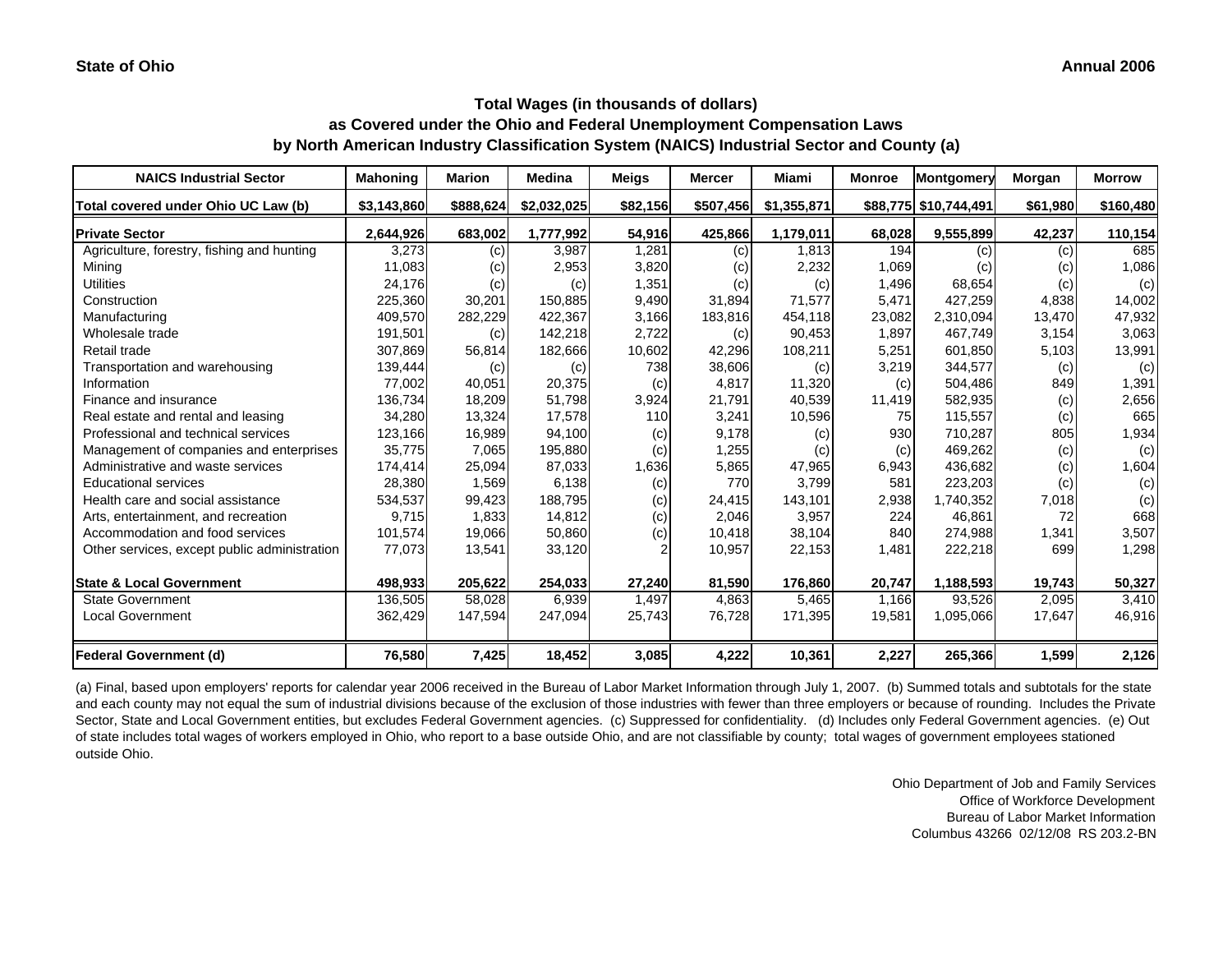| <b>NAICS Industrial Sector</b>               | <b>Muskingum</b> | <b>Noble</b> | <b>Ottawa</b> | <b>Paulding</b> | Perry     | Pickaway  | <b>Pike</b> | Portage     | <b>Preble</b> | <b>Putnam</b> |
|----------------------------------------------|------------------|--------------|---------------|-----------------|-----------|-----------|-------------|-------------|---------------|---------------|
| Total covered under Ohio UC Law (b)          | \$1,004,281      | \$91,714     | \$479,381     | \$151,516       | \$183,100 | \$485,401 | \$333,489   | \$1,850,740 | \$337,704     | \$308,903     |
| <b>Private Sector</b>                        | 845,358          | 56,206       | 402,488       | 115,616         | 132,585   | 325,734   | 278,625     | 1,363,135   | 281,768       | 258,196       |
| Agriculture, forestry, fishing and hunting   | 351              | (c)          | 3,128         | (c)             | 369       | (c)       | (c)         | 3,098       | (c)           | (c)           |
| Mining                                       | 16,198           | (c)          | 12,035        | (c)             | 10,537    | (c)       | (c)         | 17,713      | (c)           | (c)           |
| <b>Utilities</b>                             | 12,767           | 427          | (c)           | (c)             | 2,237     | 3,775     | (c)         | (c)         | (c)           | (c)           |
| Construction                                 | 41,079           | 2,518        | 17,417        | 5,744           | 30,936    | 29,394    | 24,581      | 88,755      | 12,898        | 32,087        |
| Manufacturing                                | 188,598          | 20,828       | 115,006       | 52,803          | 37,111    | 119,570   | 147,123     | 554,012     | 154,502       | 123,646       |
| Wholesale trade                              | 46,809           | 2,105        | (c)           | 5,220           | 2,440     | 19,072    | (c)         | 132,798     | 13,354        | 7,929         |
| Retail trade                                 | 111,642          | 6,536        | 40,315        | 8,762           | 11,325    | 31,909    | 19,459      | 122,977     | 26,380        | 20,949        |
| Transportation and warehousing               | 36,021           | 1,757        | 14,392        | (c)             | 1,181     | 4,460     | 4,310       | (c)         | (c)           | 11,871        |
| Information                                  | 11,894           | 676          | 3,194         | 434             | 1,530     | 3,092     | 1,418       | 15,476      | 1,692         | 2,920         |
| Finance and insurance                        | 33,876           | (c)          | 12,074        | 2,755           | 4,988     | 11,051    | 5,691       | 26,842      | 7,965         | 11,260        |
| Real estate and rental and leasing           | 7,244            | (c)          | 3,667         | 370             | 516       | 2,350     | 1,058       | 14,030      | 1,430         | 818           |
| Professional and technical services          | 18,427           | (c)          | 6,198         | 4,332           | 3,725     | 11,336    | (c)         | 61,427      | 4,012         | 4,563         |
| Management of companies and enterprises      | 4,427            | (c)          | (c)           | (c)             | (c)       | 6,351     | (c)         | 35,522      | (c)           | (c)           |
| Administrative and waste services            | 20,955           | (c)          | (c)           | 887             | (c)       | 12,413    | 17,297      | 33,898      | 7,900         | 5,058         |
| <b>Educational services</b>                  | 17,834           | (c)          | (c)           | (c)             | (c)       | 127       | (c)         | 17,408      | (c)           | 1,691         |
| Health care and social assistance            | 212,893          | 10,439       | (c)           | (c)             | (c)       | 50,574    | (c)         | 94,461      | (c)           | 20,363        |
| Arts, entertainment, and recreation          | 4,648            | (c)          | 12,935        | 219             | 345       | 2,850     | 238         | 20,785      | 883           | 951           |
| Accommodation and food services              | 34,264           | (c)          | 22,423        | 2,120           | 3,132     | 9,749     | 6,456       | 50,904      | 8,246         | 5,552         |
| Other services, except public administration | 25,429           | 600          | 8,395         | 2,736           | 2,496     | 4,576     | 2,695       | 35,135      | 4,962         | 5,088         |
| <b>State &amp; Local Government</b>          | 158,923          | 35,508       | 76,893        | 35,900          | 50,515    | 159,667   | 54,865      | 487,605     | 55,936        | 50,707        |
| <b>State Government</b>                      | 14,083           | (c)          | 8,565         | 1,043           | 1,579     | 68,197    | 2,506       | 205,718     | 2,894         | 2,145         |
| <b>Local Government</b>                      | 144,841          | (c)          | 68,328        | 34,857          | 48,937    | 91,471    | 52,359      | 281,886     | 53,042        | 48,561        |
| <b>Federal Government (d)</b>                | 14,006           | 1,025        | 8,156         | 1,998           | 2,750     | 3,998     | 3,437       | 13,730      | 3,772         | 3,174         |

(a) Final, based upon employers' reports for calendar year 2006 received in the Bureau of Labor Market Information through July 1, 2007. (b) Summed totals and subtotals for the state and each county may not equal the sum of industrial divisions because of the exclusion of those industries with fewer than three employers or because of rounding. Includes the Private Sector, State and Local Government entities, but excludes Federal Government agencies. (c) Suppressed for confidentiality. (d) Includes only Federal Government agencies. (e) Out of state includes total wages of workers employed in Ohio, who report to a base outside Ohio, and are not classifiable by county; total wages of government employees stationed outside Ohio.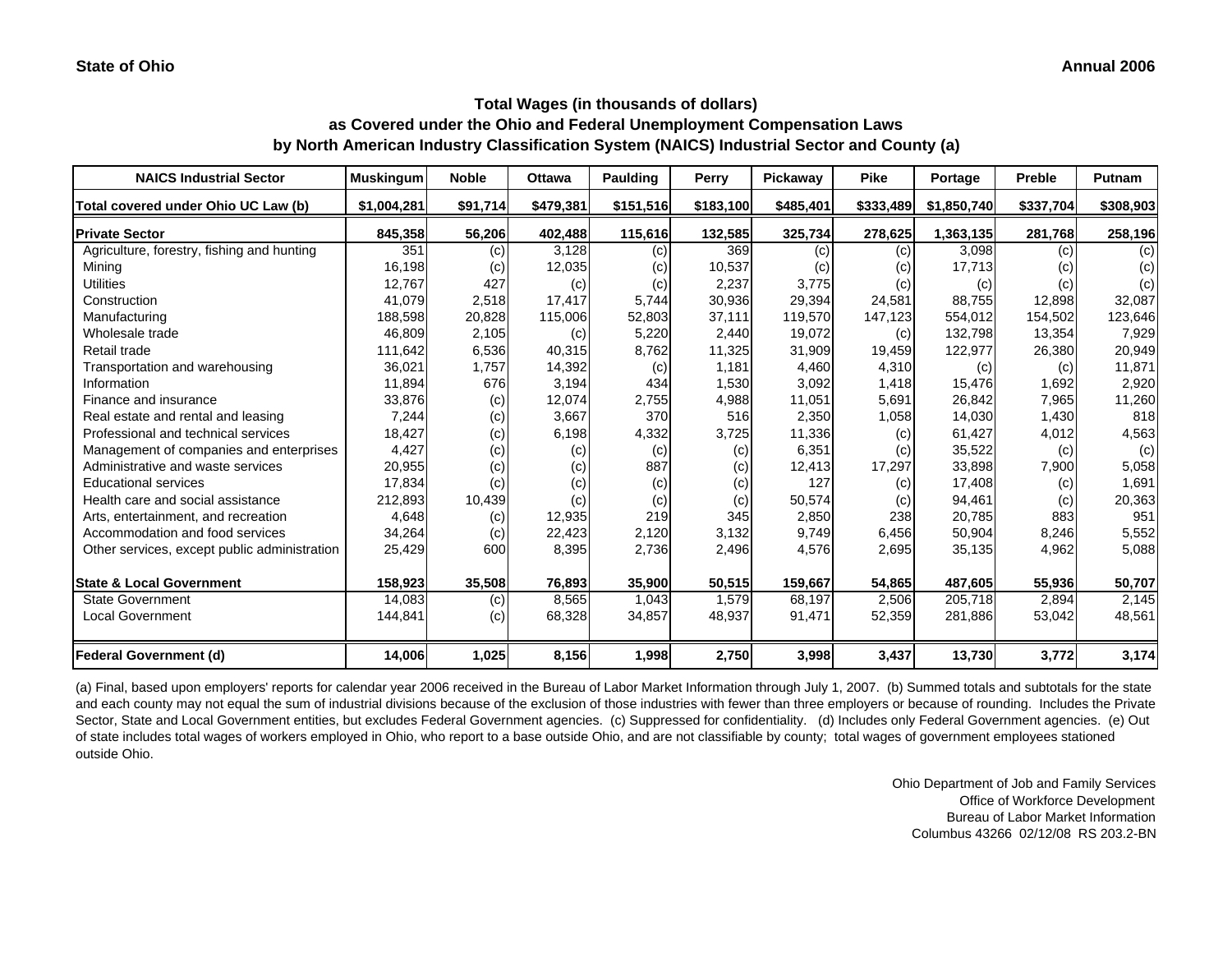| <b>NAICS Industrial Sector</b>               | <b>Richland</b> | <b>Ross</b> | <b>Sandusky</b> | <b>Scioto</b> | <b>Seneca</b> | <b>Shelby</b> | <b>Stark</b> | <b>Summit</b>              | <b>Trumbull</b> | <b>Tuscarawas</b> |
|----------------------------------------------|-----------------|-------------|-----------------|---------------|---------------|---------------|--------------|----------------------------|-----------------|-------------------|
| Total covered under Ohio UC Law (b)          | \$1,874,479     | \$864,687   | \$827,036       | \$661,294     | \$635,006     | \$1,195,182   |              | $$5,339,533$ $$10,414,624$ | \$3,236,132     | \$1,047,797       |
| <b>Private Sector</b>                        | 1,589,350       | 681,936     | 714,338         | 477,856       | 540,479       | 1,098,020     | 4,689,593    | 9,256,364                  | 2,884,866       | 896,394           |
| Agriculture, forestry, fishing and hunting   | 2,023           | 1,149       | (c)             | 1,048         | 3,095         | (c)           | 5,745        | 5,564                      | 1,104           | 5,669             |
| Mining                                       | 900             | 839         | (c)             | 395           | 5,948         | (c)           | 15,359       | 4,218                      | 1,422           | 24,215            |
| <b>Utilities</b>                             | (c)             | 10,709      | (c)             | 6,578         | 6,306         | (c)           | 43,305       | 97,555                     | 11,670          | 3,631             |
| Construction                                 | 75,385          | 30,663      | 31,428          | 35,644        | 43,059        | 66,651        | 313,593      | 492,399                    | 98,576          | 51,504            |
| Manufacturing                                | 651,962         | 235,080     | 371,008         | 76,513        | 215,806       | 693,271       | 1,405,960    | 1,761,069                  | 1,440,974       | 314,582           |
| Wholesale trade                              | 76,697          | 24,702      | 22,993          | 9,737         | 18,582        | 74,160        | 287,781      | 807,659                    | 98,229          | 44,911            |
| Retail trade                                 | 161,842         | 75,518      | 62,028          | 59,916        | 45,342        | 54,816        | 448,731      | 786,873                    | 233,677         | 89,333            |
| Transportation and warehousing               | (c)             | 19,517      | (c)             | 14,648        | 11,821        | (c)           | 93,811       | 380.306                    | 100,817         | 34,438            |
| Information                                  | 49,953          | 22,589      | 6,010           | 7,797         | 7,081         | 10,210        | 75,703       | 201,803                    | 32,043          | 14,442            |
| Finance and insurance                        | 43,994          | 19,372      | 17,321          | 17,975        | 26,090        | 13,206        | 264,441      | 473,420                    | 65,889          | 26,075            |
| Real estate and rental and leasing           | 9,545           | 4,348       | 12,254          | 4,904         | 1,922         | 7,209         | 43,916       | 86,109                     | 31,182          | 7,243             |
| Professional and technical services          | 36,609          | 10,311      | 12,148          | 15,304        | 10,102        | (c)           | 177,776      | 673.704                    | 60,915          | 38,683            |
| Management of companies and enterprises      | 3,915           | 9,423       | 6,196           | (c)           | 11,763        | (c)           | 52,554       | 1,023,794                  | 37,673          | 6,977             |
| Administrative and waste services            | 60,622          | 26,206      | 25,511          | (c)           | 12,251        | 29,423        | 178,764      | 446,338                    | 89,479          | 32,413            |
| <b>Educational services</b>                  | 7,382           | 2,446       | (c)             | 3,161         | 23,486        | (c)           | 70,464       | 92,484                     | 12,123          | 2,817             |
| Health care and social assistance            | 256,326         | 149,788     | (c)             | 181,801       | 72,000        | (c)           | 906,795      | 1,427,734                  | 449,568         | 129,898           |
| Arts, entertainment, and recreation          | 7,201           | 2,618       | 4,224           | 790           | 2,018         | 1,132         | 25,016       | 60,318                     | 11,216          | 3,586             |
| Accommodation and food services              | 51,529          | 26,562      | 19,298          | 21,696        | 13,515        | 14,832        | 159,097      | 248,610                    | 69,094          | 36,300            |
| Other services, except public administration | 38,322          | 10,098      | 15,206          | 7,513         | 10,293        | 15,715        | 120,782      | 186,407                    | 39,217          | 29,675            |
| <b>State &amp; Local Government</b>          | 285,129         | 182,751     | 112,697         | 183,438       | 94,527        | 97,161        | 649,939      | 1,158,261                  | 351,265         | 151,404           |
| <b>State Government</b>                      | 68,723          | 72.753      | 11.281          | 69,993        | (c)           | 14,590        | 61.738       | 220,577                    | 38,992          | 20,563            |
| <b>Local Government</b>                      | 216,406         | 109,998     | 101,416         | 113,445       | (c)           | 82,571        | 588,202      | 937,684                    | 312,273         | 130,840           |
| <b>Federal Government (d)</b>                | 33,161          | 89,818      | 5,429           | 8,205         | 5,994         | 4,041         | 60,981       | 114,801                    | 23,904          | 9,954             |

(a) Final, based upon employers' reports for calendar year 2006 received in the Bureau of Labor Market Information through July 1, 2007. (b) Summed totals and subtotals for the state and each county may not equal the sum of industrial divisions because of the exclusion of those industries with fewer than three employers or because of rounding. Includes the Private Sector, State and Local Government entities, but excludes Federal Government agencies. (c) Suppressed for confidentiality. (d) Includes only Federal Government agencies. (e) Out of state includes total wages of workers employed in Ohio, who report to a base outside Ohio, and are not classifiable by county; total wages of government employees stationed outside Ohio.